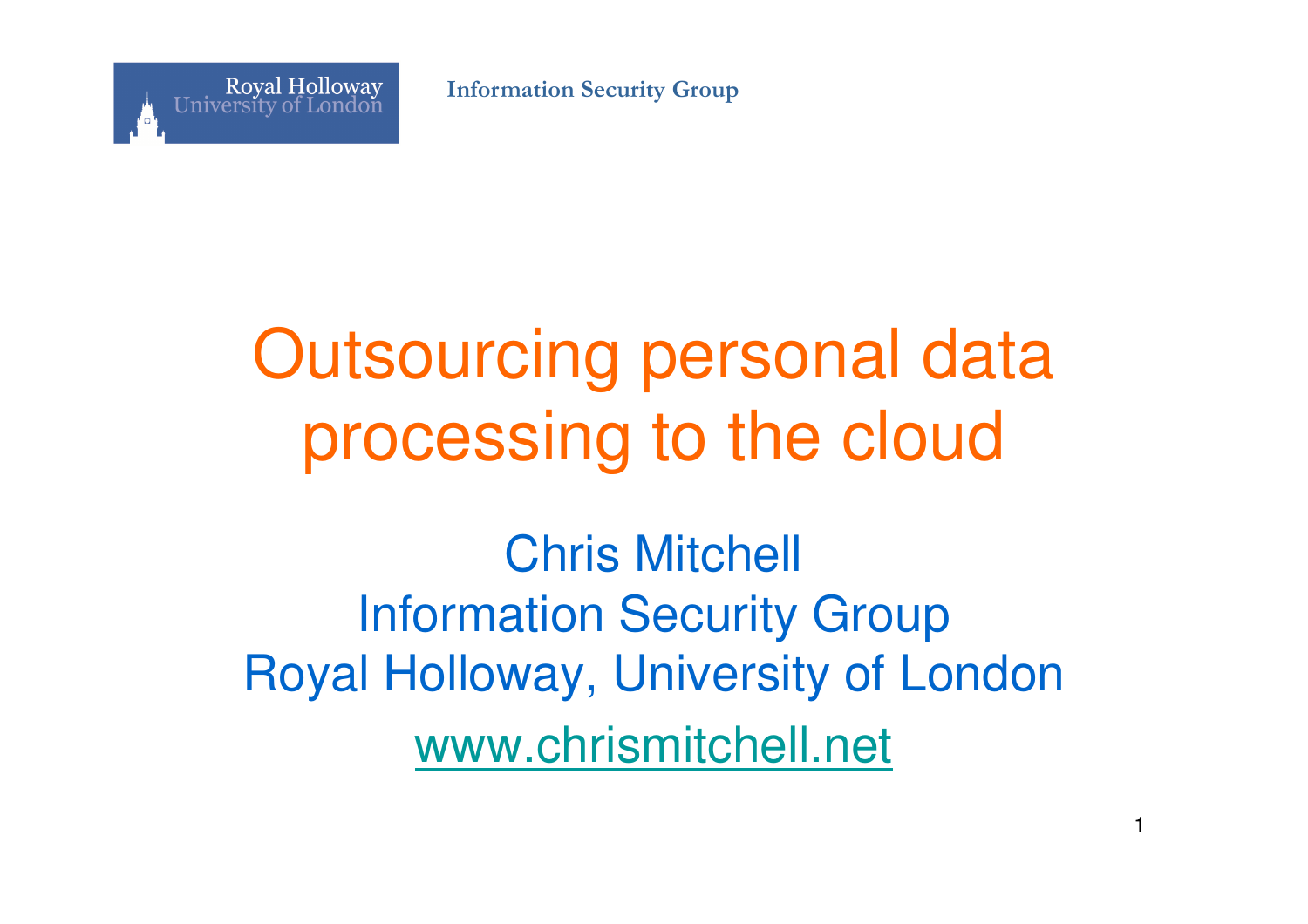

### **Overview**

- When personal data is processed in the cloud:
	- you outsource the processing, but
	- you keep the data protection legal obligations.
- How do you find a cloud service provider who will meet your legal obligations?
- An auditable standard for cloud service providers who process personal data would help – auditor can check and issue a compliance certificate.
- Audited compliance to this standard could be written into the cloud contract.
- **ISO/IEC 27018** is being developed as such a standard, to solve a key problem for the cloud industry. $\sim$  2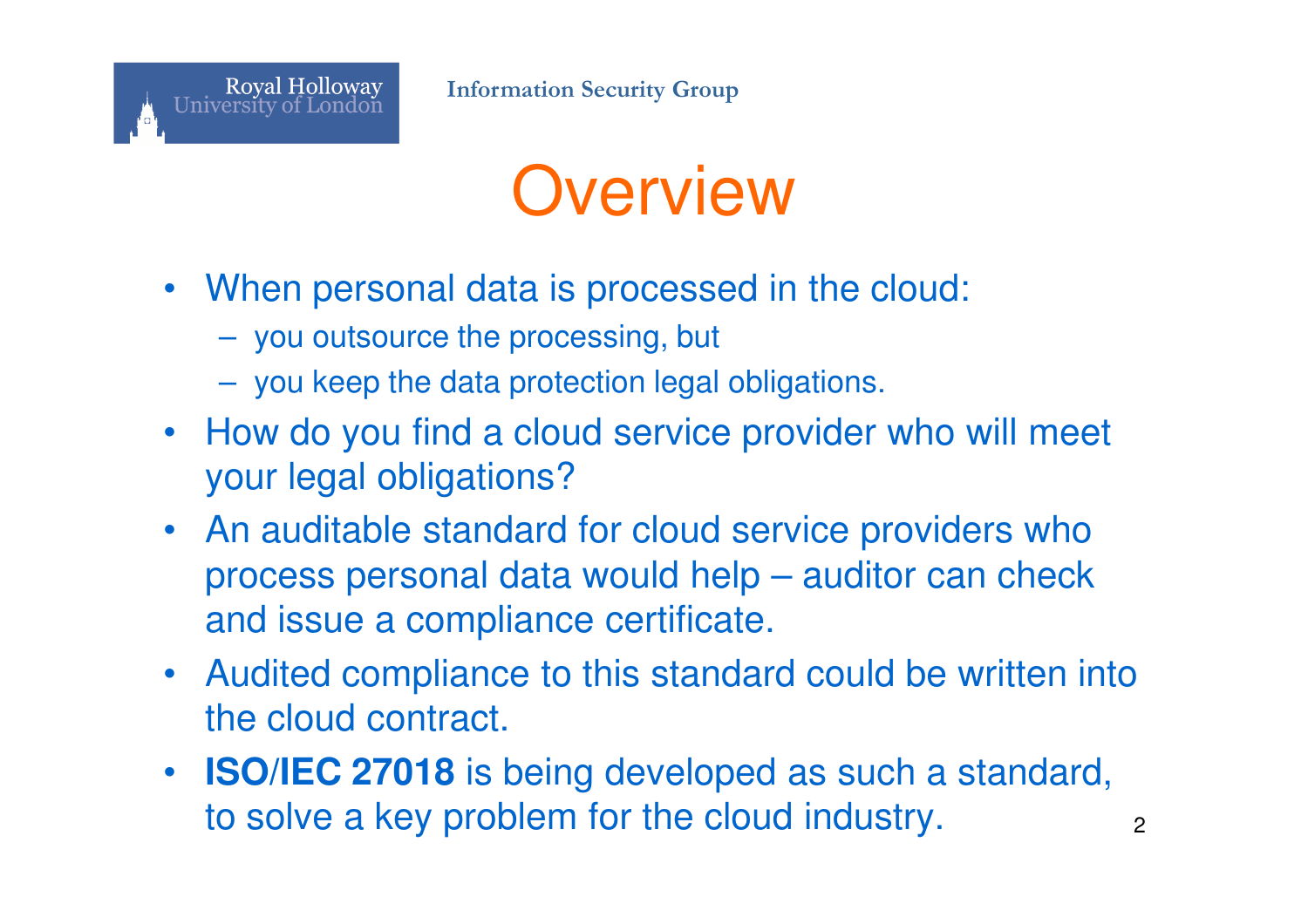# The problem

- • PII controllers wish to use cloud service providers (acting as PII processors) to process their personally identifiable information (PII).
- • Developing this cloud industry opportunity needs customer and regulatory authority confidence in PII processing in the cloud, to be developed speedily.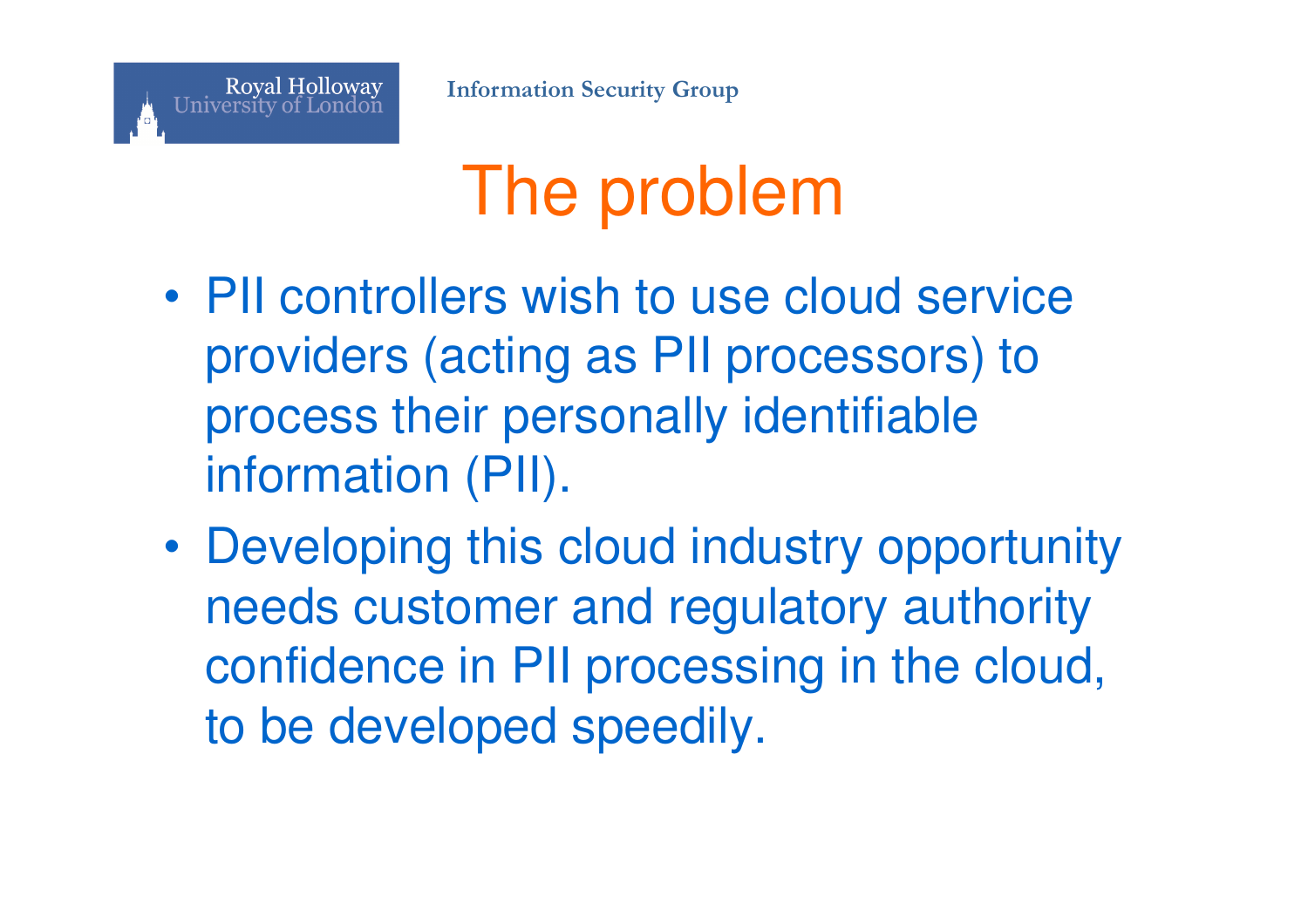### The solution

- • Must create a system for cloud PII processor governance, and for showing this with certification, which:
	- **Hart Committee** - integrates with processes already used by today's cloud infrastructure, based on existing PII processing obligations (to encourage rapid and wide adoption);
	- can be developed in future releases to move towards improved cloud privacy as cloud infrastructure & privacy requirements develop,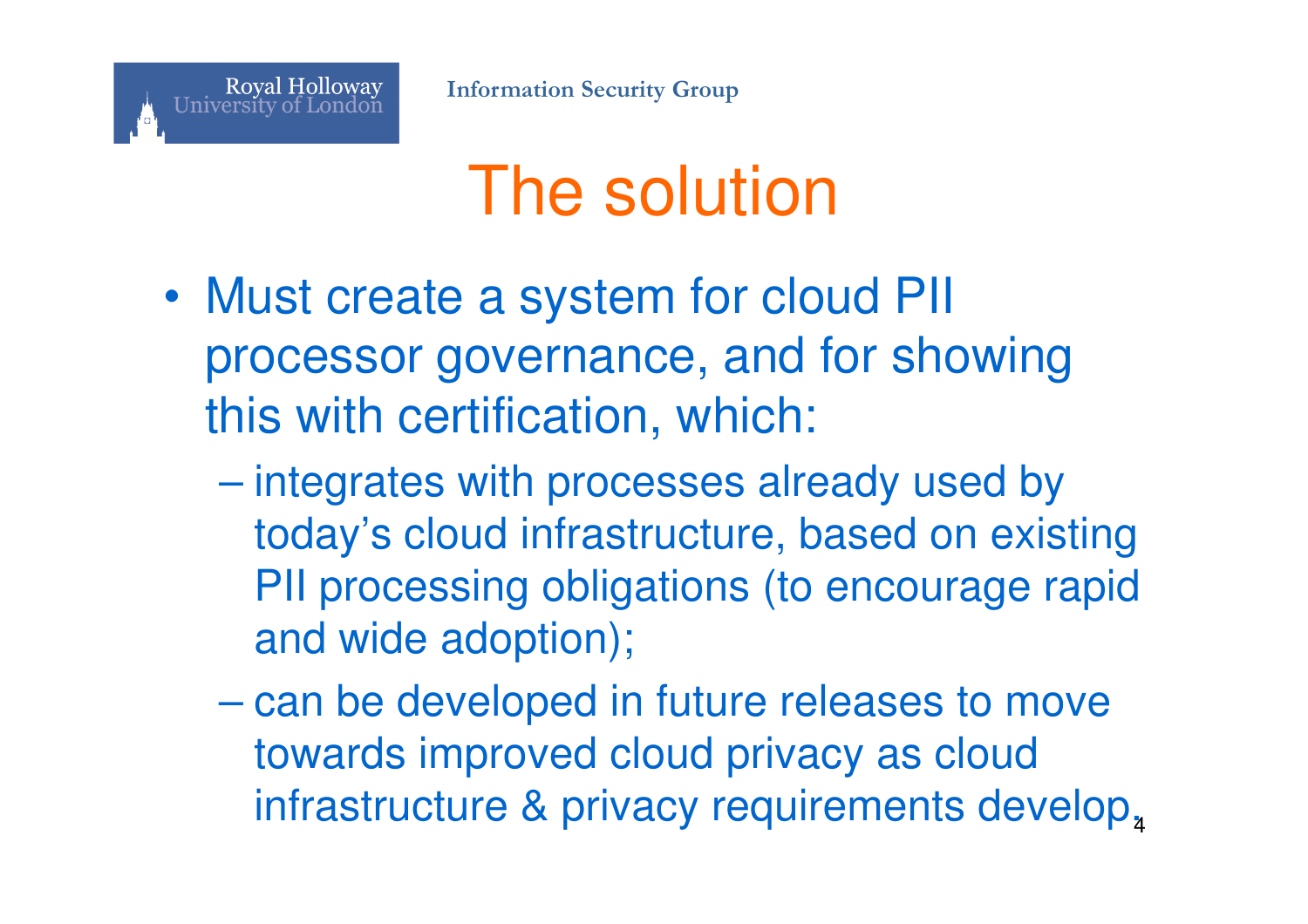**Royal Holloway Information Security Group**

University of London

### ISO/IEC 27018

- • ISO/IEC 27018 implements the privacy principles of ISO/IEC 29100 (the privacy framework) as applied to a PII processor (but not as applying only to a PII controller).
- • ISO/IEC 27018 is a key element to start the cloud industry moving down the path of privacy conformance.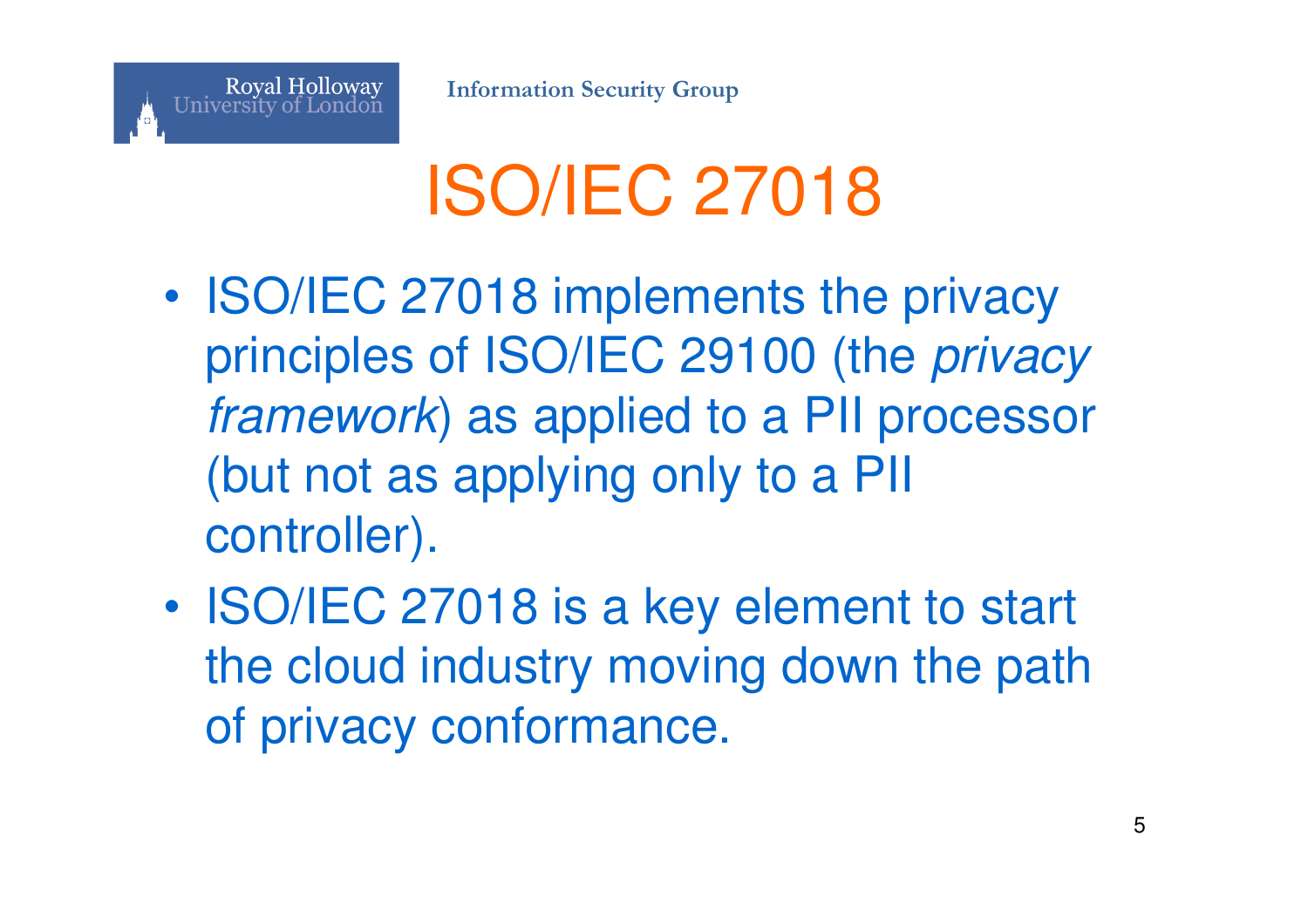# Protection of PII: basic relationships

 $\bullet$  **Personally identifiable information** (PII) is any information that (a) can be used to identify the PII principal to whom such information relates, or (b) is or might be directly or **the controllation of the directly or** and a PII controller who indirectly linked to a PII principal.

Royal Holloway

University of London

 **PII principal** (or **data**  •**subject** in some jurisdictions) is a person to whom the PII relates



•**PII controller** (or **data controller** in some jurisdictions) is a person who (either alone or jointly or in common with other persons) determines the purposes for which and the manner in which any personal data are, or are to be, processed.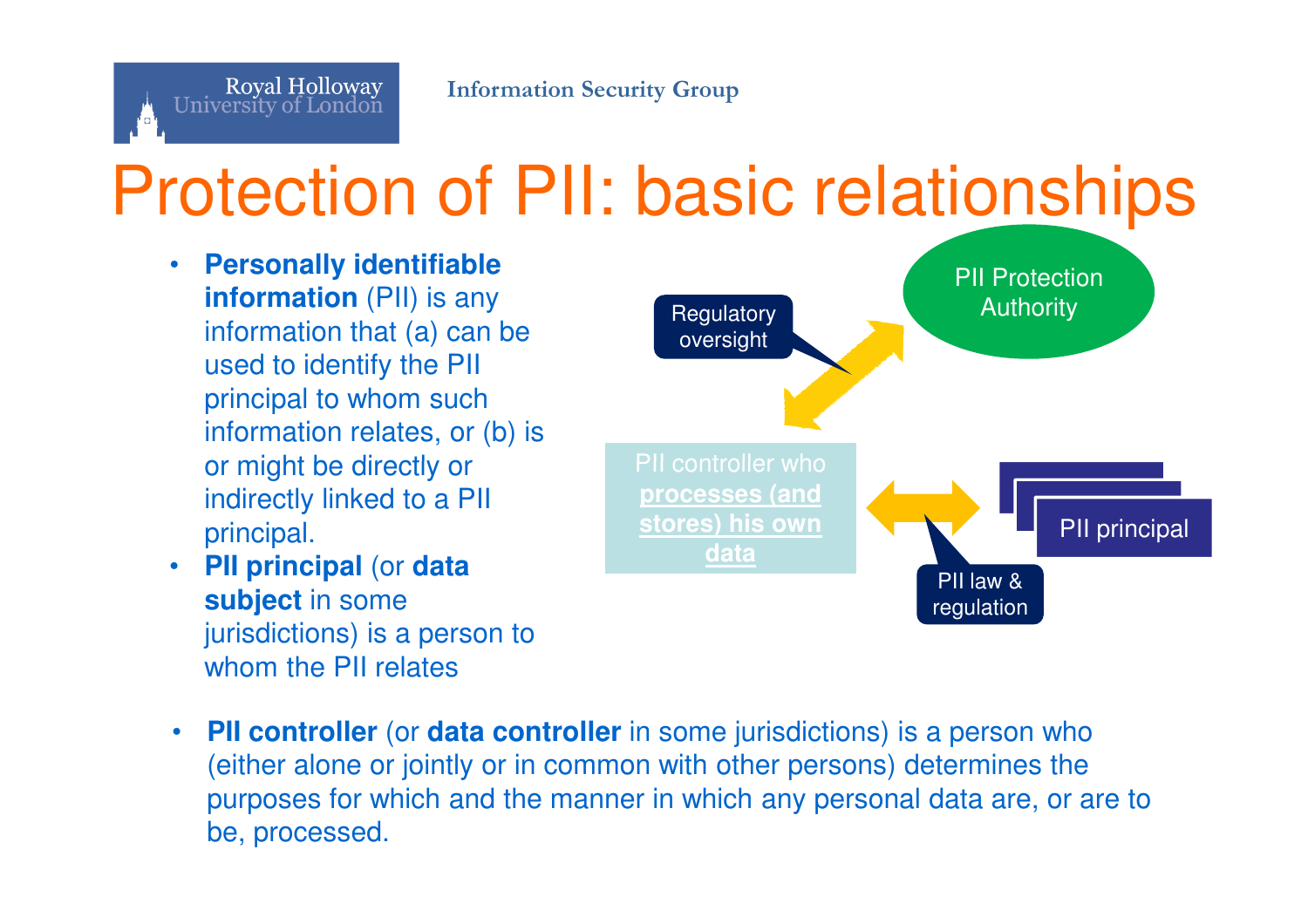

### Protection of PII: relationships in the cloud



- •**PII controller** (or **data controller** in some jurisdictions) is a person who (either alone or jointly or in common with other persons) determines the purposes for which and the manner in which any personal data are, or are to be, processed.
- **PII processor** (or **data processor** in some jurisdictions) is any person (other than an•employee of the PII controller) who processes data on behalf of the PII controller.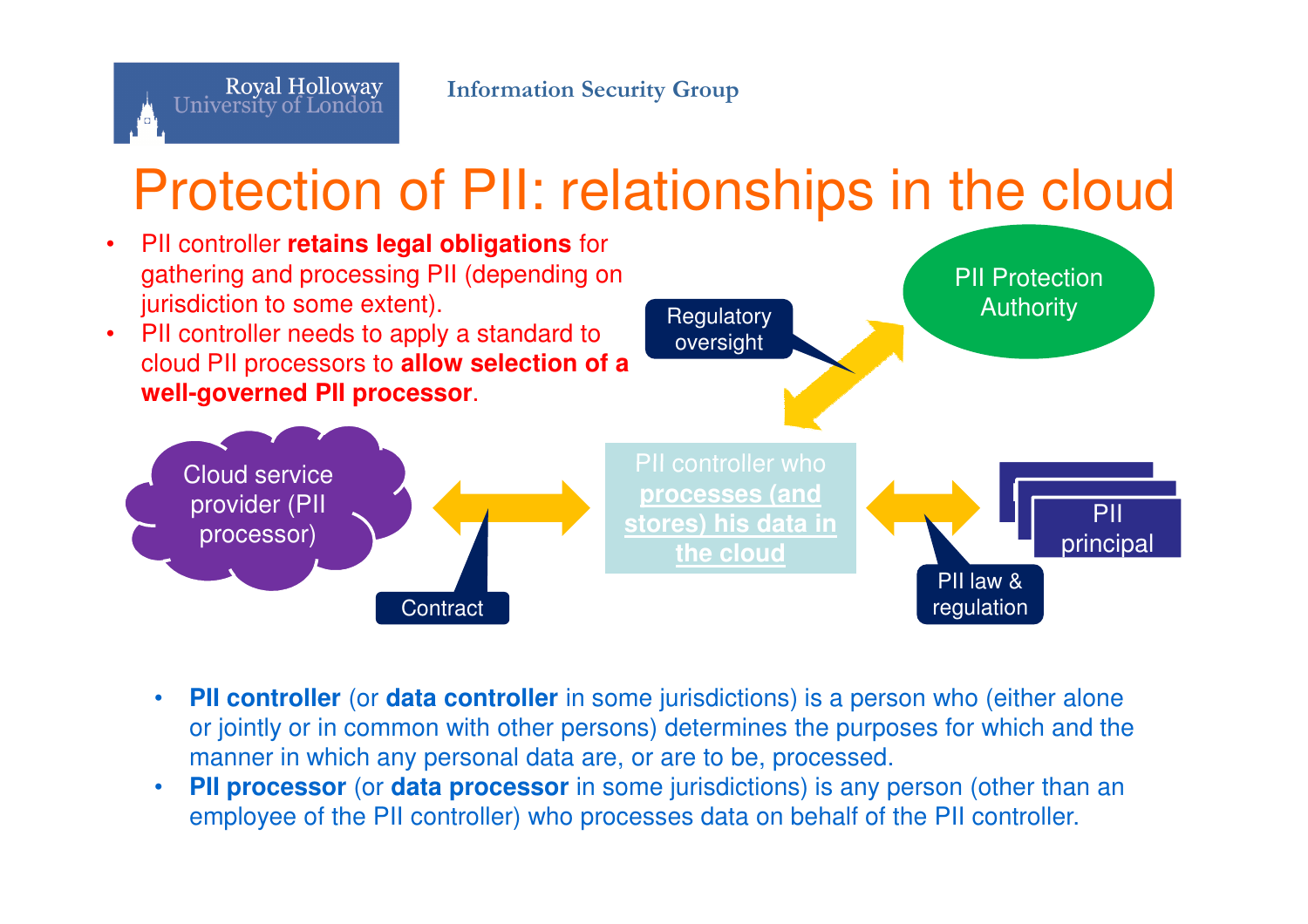#### Protection of PII: the scope of ISO/IEC 27018



- •**PII controller** (or **data controller** in some jurisdictions) is a person who (either alone or jointly or in common with other persons) determines the purposes for which and the manner in which any personal data are, or are to be, processed.
- •**PII processor** (or **data processor** in some jurisdictions) is any person (other than an employee of the PII controller) who processes data on behalf of the PII controller.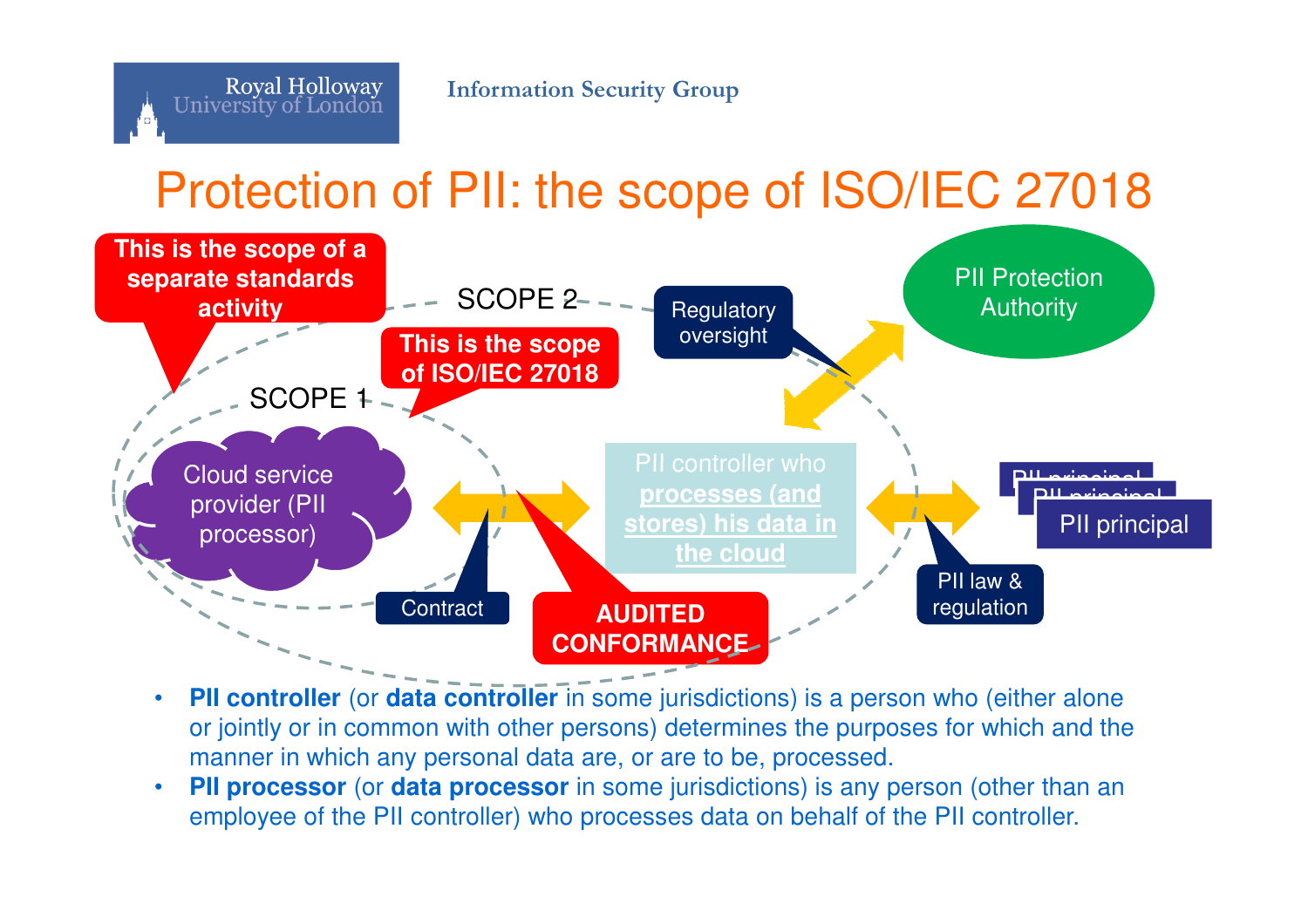

#### Origins of ISO/IEC 27018 PII protection controls

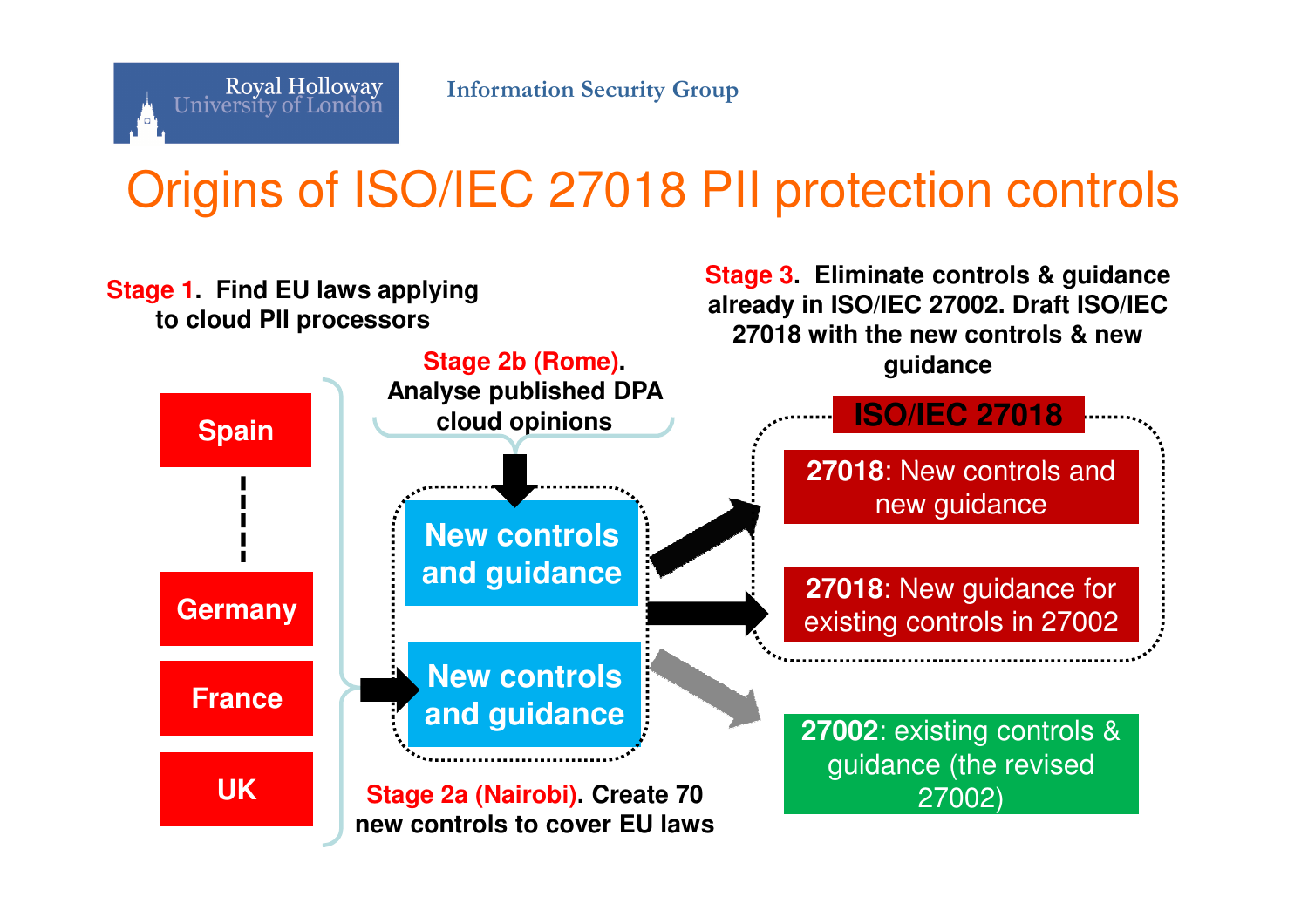

### The 27018 approach

- Cloud provider market already knows, invests in, and extensively implements, audited certification to ISO/IEC 27001 (information security management system requirements), using information security controls catalogue in ISO/IEC 27002.
- So it is advantageous to base cloud provider PII protection certification on ISO/IEC 27001, by extending ISO/IEC 27002 controls in ISO/IEC 27018, structured as a sector-specific standard to cover PII protection for cloud PII processor.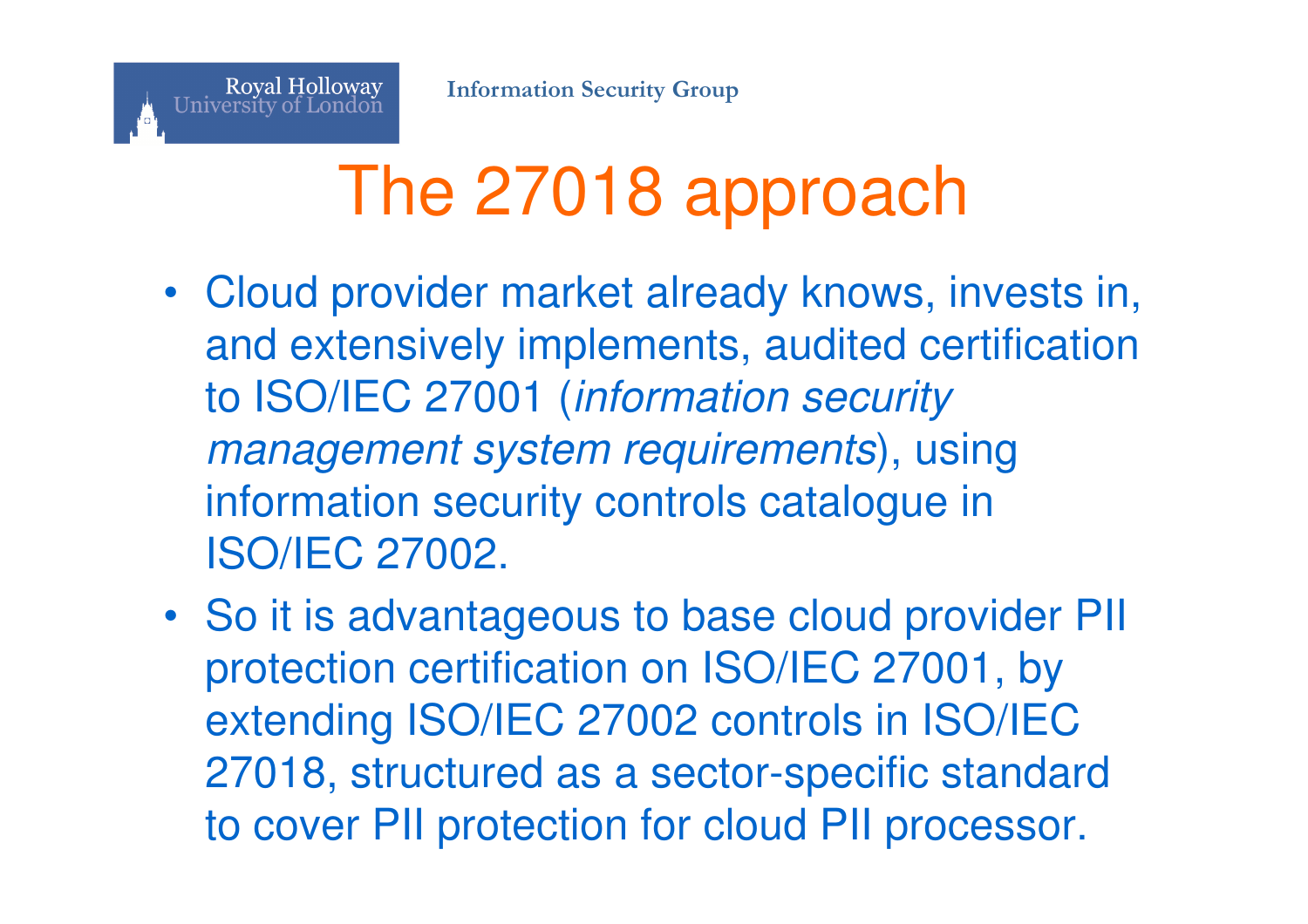

### Rationale for approach

- • Provides a practical base to start creating confidence that cloud industry deals properly with the PII they process.
- •• This approach:
	- likely to be attractive to existing cloud providers and scales well;
	- $\mathcal{L}_{\mathcal{A}}$  , and the set of the set of the set of the set of the set of the set of the set of the set of the set of the set of the set of the set of the set of the set of the set of the set of the set of the set of th likely to be economically viable for developing incremental accreditation & certification; and
	- $\mathcal{L}_{\mathcal{A}}$  , and the set of the set of the set of the set of the set of the set of the set of the set of the set of the set of the set of the set of the set of the set of the set of the set of the set of the set of th can be continuously improved once in place.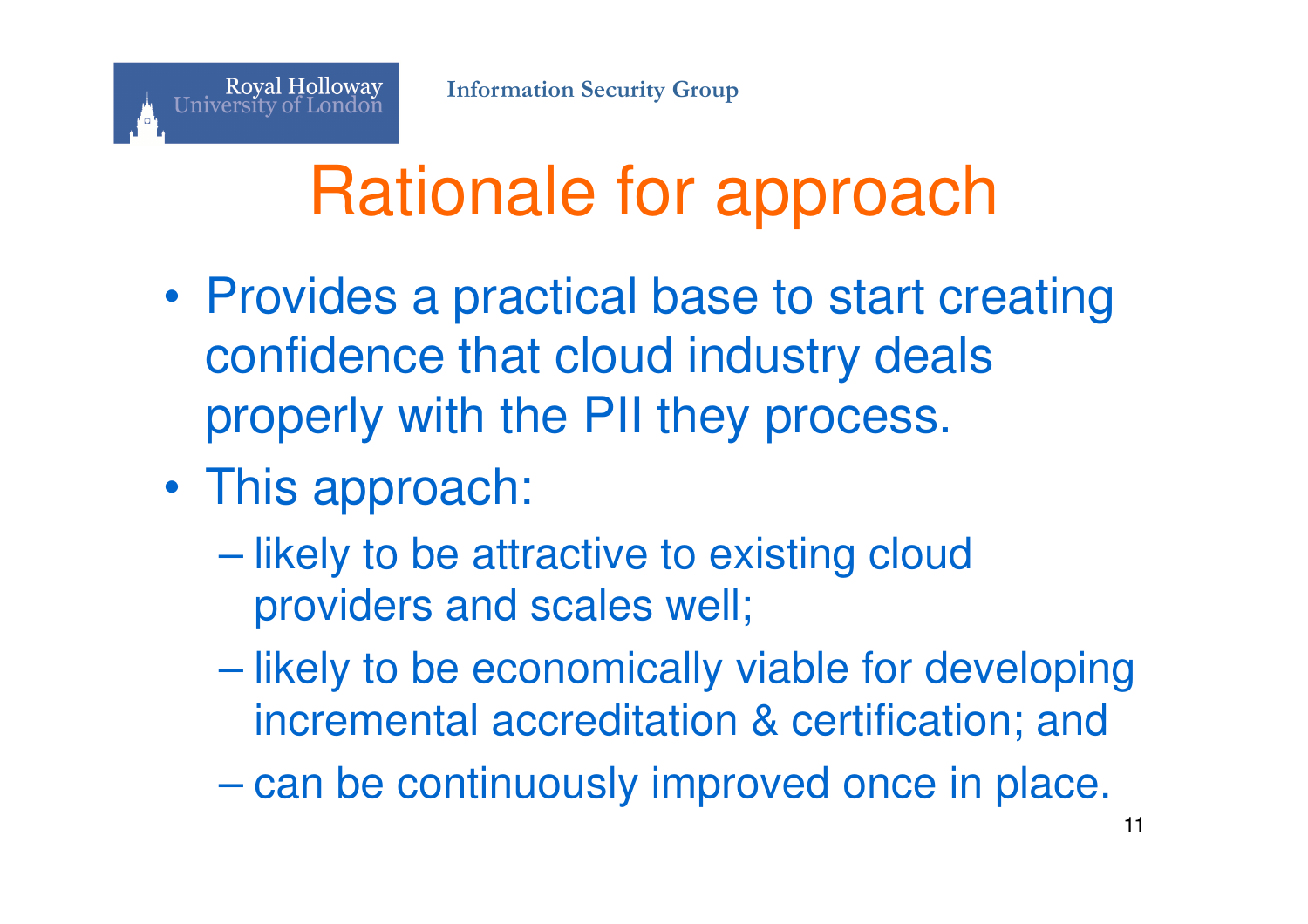Royal Holloway<br>University of London

# Who is developing 27018?

- • ISO/IEC 27018 is being developed within ISO/IEC JTC1/SC 27, concerned with Security techniques.
- • Within SC 27, work being performed within Working Group 5 (WG 5), concerned with Privacy and identity management.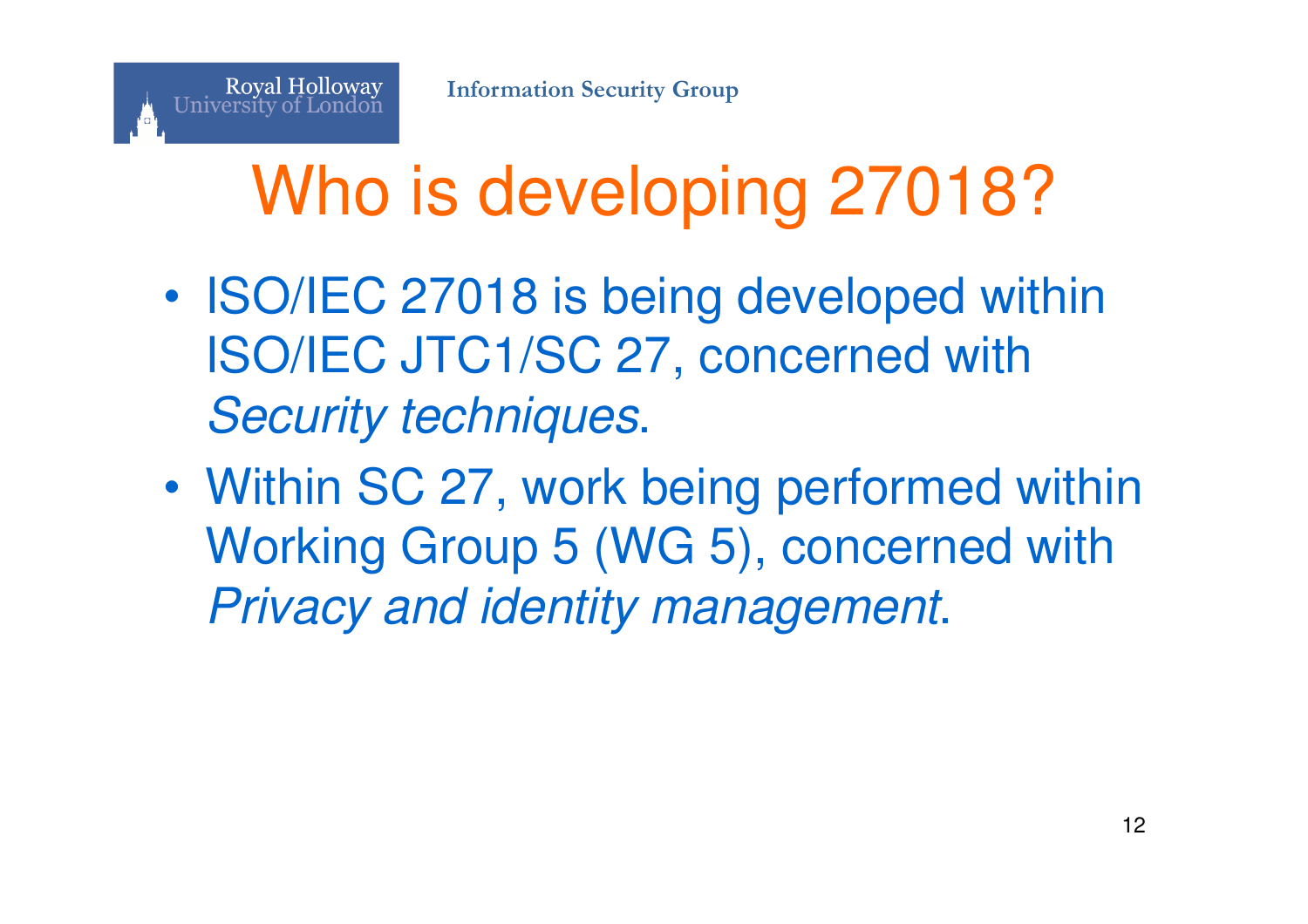**Royal Holloway** 

University of London



- New work item ballot for ISO/IEC 27018 successfully concluded on 16 Feb 2012.
- Preliminary working draft discussed at Stockholm meeting of SC 27 in May 2012.
- 1st Working Draft (WD) circulated in June 2013, and discussed at the Rome meeting of SC 27 in October 2013.
- 2nd WD circulated in December 2012, and to be discussed at the Sophia Antipolis meeting of SC 27 in April 2013.